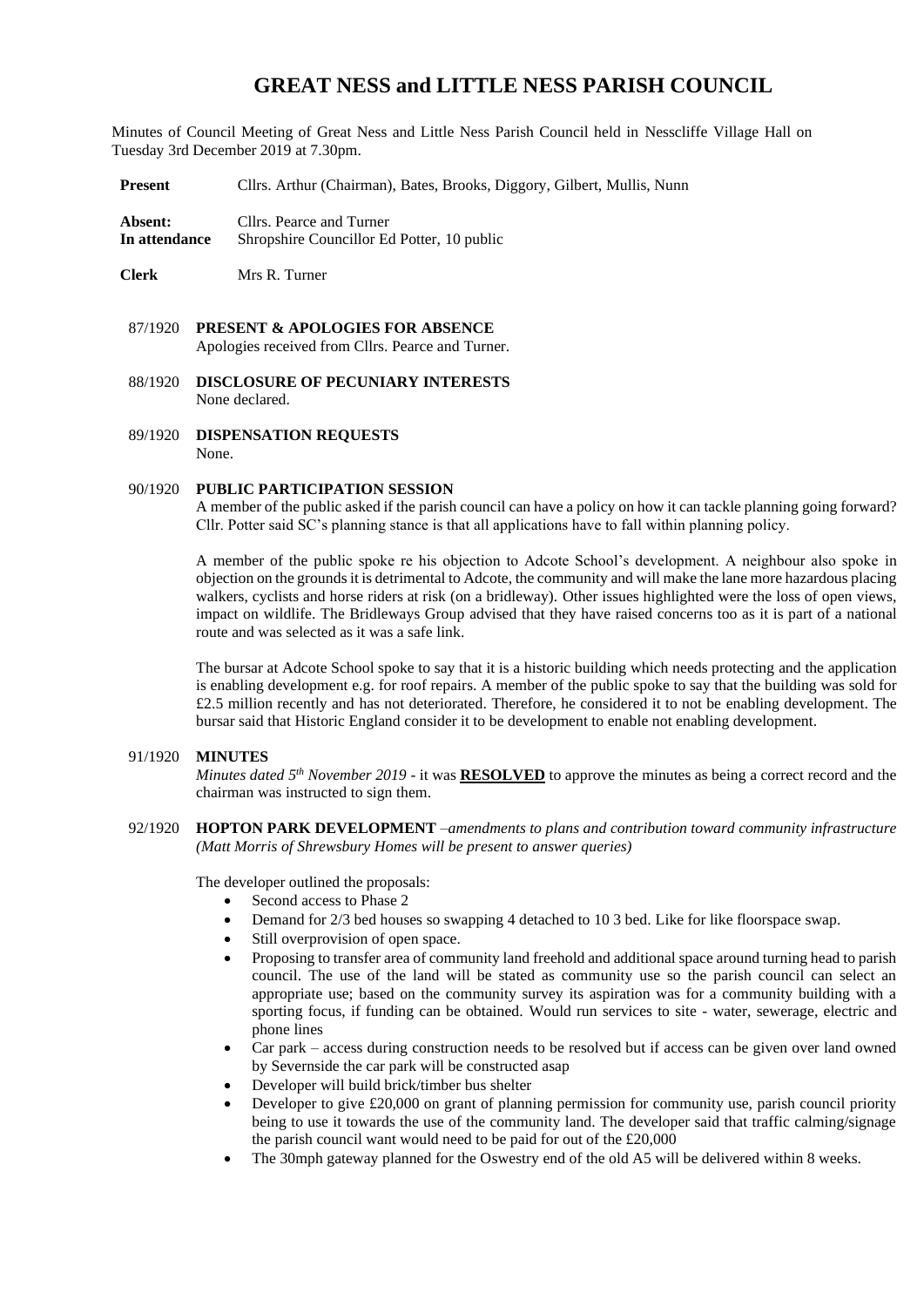The issue of workmen starting at 7am was raised and the developer apologised and said in winter they were not meant to start until 8am.

#### 93/1920 **REPORTS**

- *a) Police Report*  none. Clerk to ask PC Cookson to attend and clarify what has been done to deal with the person reported to have been exposing himself on Nesscliffe Hill/The Cliffe.
- *b) Shropshire Council* spending freeze at SC. Non-essential expenditure to be reduced/stop. Highways some defects addressed. The Prill – drains/ditch issue. Mud coming off Nesscliffe Hill at Hopton Lane – Cllr. Potter to report to Claire Fildes/Shaun Burkey.
- *c) Youth Club* committee meeting Jan, looking for donations of food/drink towards party. Clerk to write to Kinnerley and Knockin and Melverley asking for contribution towards club running costs.
- *d) Parish Councillor Reports* none.
- *e) Baschurch Doctors Surgery*
- *f) Land at The Crescent working group, to include agreeing CIL EOI for potential community building incorporating sports facilities* – it was **RESOLVED** to bid for CIL Local for a feasibility study for the proposed use.
- *g) Newsletter – report from Cllr. Mullis and the clerk & arrangements for editing/distribution* the content was outlined and it was authorised to pay for printing costs for 50 copies and publish it online.
- *h) Clerk's Report* noted as follows:

| <b>Issue</b>                          | Date            | <b>Update</b>                                                                                                                                                                                             |  |  |
|---------------------------------------|-----------------|-----------------------------------------------------------------------------------------------------------------------------------------------------------------------------------------------------------|--|--|
| Highway maintenance<br>issues         | $Oct$ /Nov 2019 | SC Highways response in italics<br>Drainage issues at The Prill reported following<br>$\bullet$<br>$recent flooding - no feedback yet$<br>Parking on grass by school entrance reported to SC<br>$\bullet$ |  |  |
| Defibrillator at Wilcott<br>army camp | Ongoing         | The defib needs to be added to the new WMAS register.                                                                                                                                                     |  |  |
| Play areas                            | Summer 2019     | SC bill calculated wrong as based on fortnightly checks and<br>the PC ordered monthly-response awaited                                                                                                    |  |  |
| Street lights                         | Oct 2019        | Survey done $-$ no issues requiring action. Re-do condition<br>survey in one year to ensure columns safe                                                                                                  |  |  |
| Parking by school                     | Ongoing         | Liaising with Berrys who in turn are speaking to Severnside<br>re access but getting limited response                                                                                                     |  |  |

# 94/1920 **PLANNING NOTIFICATIONS** – *for information*

- 1) 14/03797/OUT Development Land West Of Oakfield, Nesscliffe, Shrewsbury, Shropshire Proposal: Outline application for the erection of 6 No dwellings (to include access) *Awaiting Decision*
- 2) 14/05257/FUL Proposed Dwelling Adj. Hopton Farm, Nesscliffe, Shrewsbury, Shropshire Proposal: Erection of a Single Plot Exception (SPE) affordable dwelling and formation of access *Awaiting Decision*
- 3) 17/05151/EIA Proposed Poultry Units NW Of North Farm, Felton Butler Proposal: Erection of four poultry rearing buildings, eight feed bins, biomass store and amenity building including landscaping and tree planting. *Awaiting Decision*
- 4) 18/03274/REM Proposed Residential Development East Of Mulberry House, Great Ness, Proposal: Approval of reserved matters (access, appearance, landscaping, layout and scale) for 1No dwelling pursuant to planning permission 14/00694/OUT for the erection of two residential dwellings and associated works *Awaiting Decision*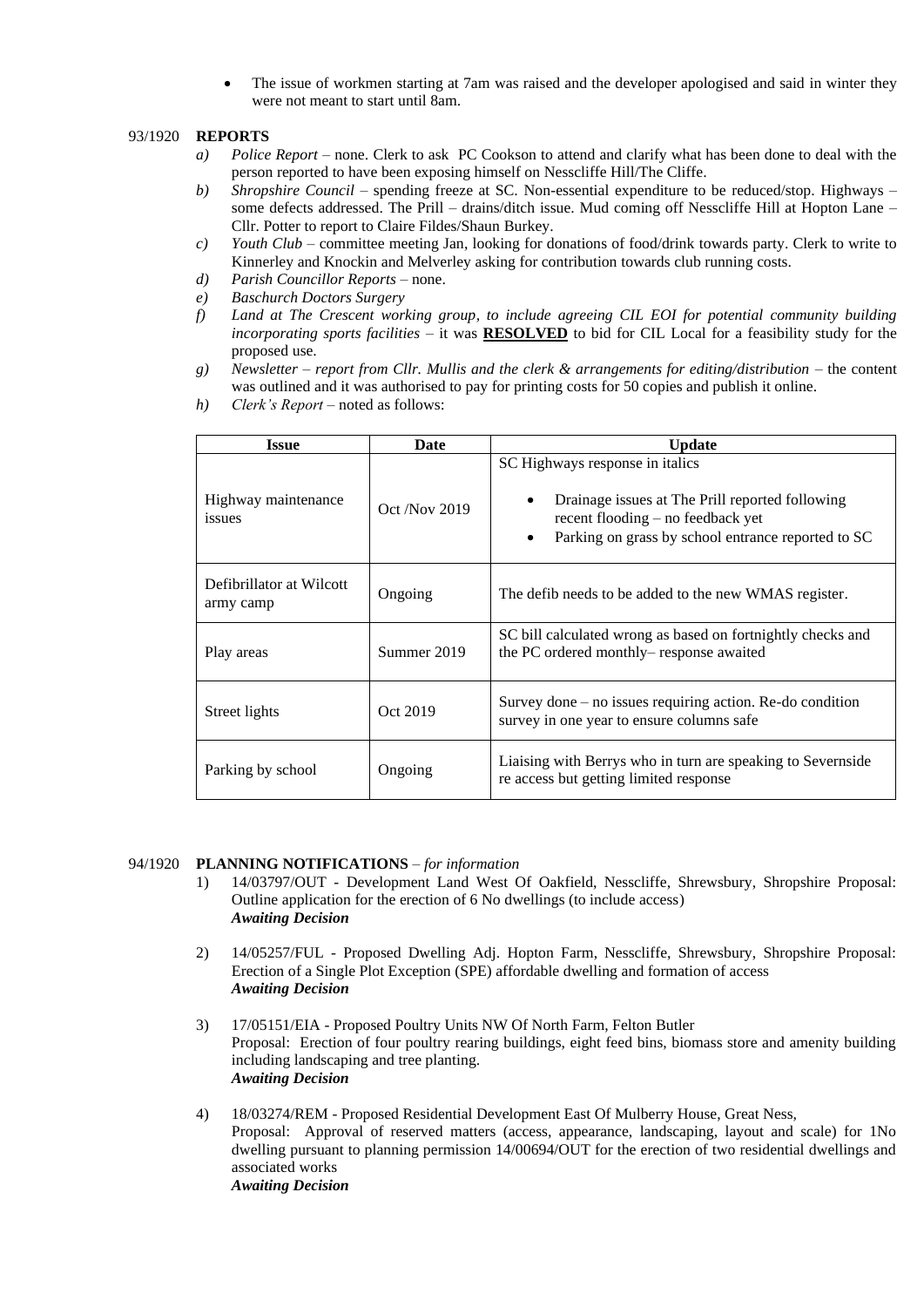- 5) 19/01463/REM Plot Adj. To No 4 Felton Butler Cottages, Felton Butler Proposal: Reserved Matters application pursuant 14/01327/OUT for the erection of a detached dwelling and garage to include access *Pending Consideration*
- 6) 19/01781/VAR Land Opposite The Crescent, Nesscliffe, Shrewsbury, SY4 1DR Proposal: Variation of Condition No. 2 attached to planning permission 18/04941/FUL dated 26 October 2018 -Substitute Plot 20 with a different house type *Pending Consideration*
- 7) 19/01822/VAR Land Opposite The Crescent, Nesscliffe, Shrewsbury, SY4 1DR Proposal: Variation of condition No2 (plans) attached to application ref: 18/04941/FUL dated 26/10/2018 to allow for an additional adoptable road on site *Awaiting Decision*
- 8) 19/02816/REM Proposed Residential Development Land To The South Of Little Ness Proposal: Reserved Matters pursuant to outline permission 16/05637/OUT dated 21st February 2017 for the erection of 3no dwellings to include access, appearance, landscape, layout and scale *Awaiting Decision*
- 9) 19/03403/FUL Phase Three Shrewsbury Houses, Ridgewood Road, Nesscliffe, Proposal: Erection of 10no houses on Phase 3 - plots nos. 34 - 43 (modification previously approved 17/01576/REM) *Awaiting Decision*
- 10) 19/04417/VAR Treetops, Holyhead Road, Nesscliffe, Shrewsbury, SY4 1AY Proposal: Variation of condition no2 attached to planning permission reference 19/00043/FUL dated 22/02/2019
- 11) 19/04401/FUL Poultry Broiler Units , Rodefern Lane, Great Ness, SY4 1AT Proposal: Application under Section 73a of the Town and Country Planning Act 1990 for the Installation of 2 x 995kw Biomass units and all associated works (retrospective) *Decision: Withdrawn*
- 12) 19/04505/VAR Pentre Industrial Estate, Pentre, Shropshire Proposal: Application under Section 73A of the Town and Country Planning Act 1990 for the variation of Condition Nos. 4 (ground investigation) and 5 (drainage) attached to planning permission 18/03158/FUL dated 16.04.19 (retrospective) *Decision: Withdrawn*
- 13) 19/04466/FUL Wood Farm, Little Ness, Shrewsbury, Shropshire, SY4 2JP Proposal: Erection of livestock and equipment storage building *Decision: Grant Permission*
- 14) 18/04965/FUL (Appeal Ref 19/02776/REF / Planning Inspector ref: APP/L3245/W/19/3236638) Proposed Crematorium North Of, Nesscliffe Proposal: Erection of a new crematorium with associated access, car parking and landscaping *Awaiting Decision*
- 15) 19/04662/FUL Coton Side, Ruyton Xi Towns, Shrewsbury, Shropshire, SY4 1NF Proposal: Erection of a replacement dwelling following demolition of existing, three bay detached garage with room above and installation of treatment plan *Awaiting Decision*

## 95/1920 **PLANNING APPLICATIONS**– *For comment:*

- 1) 19/04772/FUL Fernleigh, Alderton, Nesscliffe, Shrewsbury, Shropshire, SY4 1AP Proposal: Erection of two storey rear extension following partial demolition of rear single storey elements Comments: No comment
- 2) 19/04714/FUL Proposed Development Land At Adcote School, Little Ness,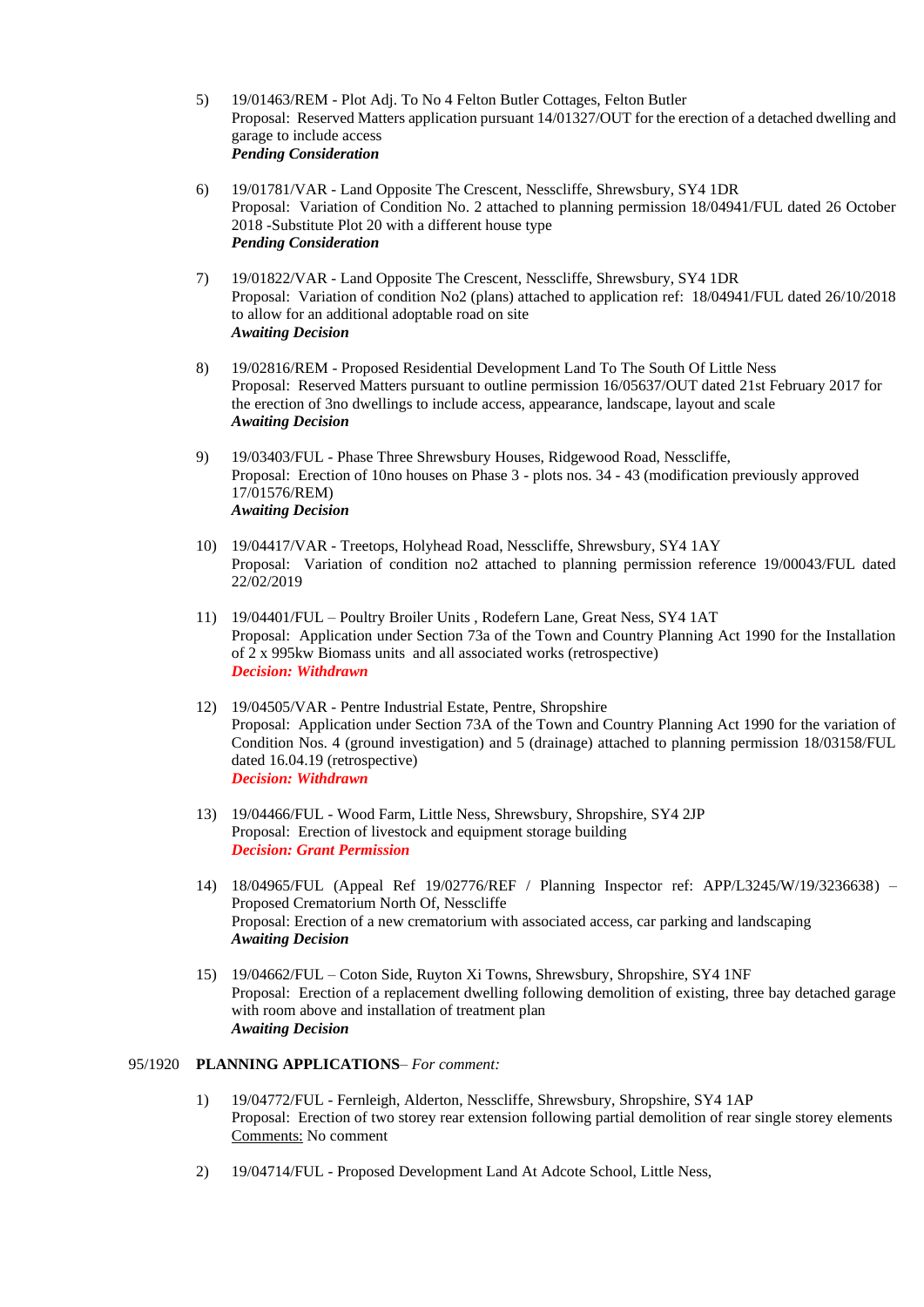Proposal: Erection of 3No dwellings

Comments: It was **RESOLVED** to object to the application as it is not in keeping with Parish Plan, narrow lane, not infill, not type of houses we want, Open Countryside, in excess of numbers in SAMDEV, adverse effect on traffic and danger to riders, cyclists and walkers.

- 3) 19/04758/FUL Dunedin, Little Ness, Shrewsbury, Shropshire, SY4 2LG Proposal: Change of use from Agricultural Use to Residential Amenity Comments: It was **RESOLVED** to support the application to enable the land to be maintained.
- 4) 19/04771/FUL Holly House Farm, Wilcott, Shrewsbury, Shropshire, SY4 1BJ Proposal: Erection of single storey side extension and first floor extension to rear elevation Comments: No comment.
- 5) 19/05258/FUL 32 Adcote, Little Ness, Shrewsbury, Shropshire, SY4 2JX Proposal: Erection of a triple garage Comments: It was **RESOLVED** that whilst the PC don't object in principle, question why such a large garage is needed?

## 96/1920 **PARISH MATTERS**

- *a) Highways maintenance* see SC report
- *b) Parish streetlights* survey has been done, no safety issues
- *c) Bus stop Great Ness crossroads* put link to website on a sign in the shelter.
- *d) Delegated arrangements until the Feb council meeting* clerk to have delegated authority to comment on planning applications, having first circulated via email to see if a meeting is needed.
- *e) Reports of other parish matters*
	- Hedge at bottom of The Crescent and hedge at 1 The Crescent, by the wall not cut. It was **RESOLVED** to ask Graham Taylor to cut if SC won't.
	- Great Ness pavement from old A5 to village overgrown/muddy.

#### 97/1920 **FINANCIAL MATTERS**

- *a) Draft budget 2020/21* noted
- *b) Internet banking policy –* **RESOLVED** to adopt
- *c) Mid-year review of internal controls, including updated Risk Assessment* Cllrs. Bates and Diggory to carry out the review, using the template circulated by the clerk
- *d) Payments including payments made between meetings –* it was **RESOLVED** to approve the following:

#### **Main parish council account:**

| <b>Ref</b>            | Payee       | <b>Item</b>           | <b>Method</b> | <b>Net</b> | <b>VAT</b> | Gross   |
|-----------------------|-------------|-----------------------|---------------|------------|------------|---------|
| P <sub>44</sub> -1920 | <b>SCPF</b> | Pension               | SO.           | £91.06     | £0.00      | £91.06  |
| P <sub>45</sub> -1920 | Scottish    | Electricity           | <b>DD</b>     | £28.18     | £1.41      | £29.59  |
|                       | Power       |                       |               |            |            |         |
| P <sub>46</sub> -1920 | R Turner    | Salary                | <b>SO</b>     | £619.30    | £0.00      | £619.30 |
| P <sub>47</sub> -1920 | <b>SCPF</b> | pension<br>Oct        | <b>BACS</b>   | £45.52     | £0.00      | £45.52  |
|                       |             | underpaid             |               |            |            |         |
| P <sub>48</sub> -1920 | Highline    | Lights survey         | <b>BACS</b>   | £98.00     | £19.60     | £117.60 |
|                       | Electrical  |                       |               |            |            |         |
| P49-1920              | R Turner    | <b>Expenses Nov</b>   | <b>BACS</b>   | £17.33     | £0.00      | £17.33  |
| P <sub>50</sub> -1920 | G Taylor    | Grounds               | <b>BACS</b>   | £334.00    | £66.80     | £400.80 |
|                       |             | maintenance $\&$      |               |            |            |         |
|                       |             | repairs               |               |            |            |         |
| P51-1920              | E Gilbert   | shelter<br><b>Bus</b> | 10621         | £191.00    | £0.00      | £191.00 |
|                       |             | cleaning<br>&         |               |            |            |         |
|                       |             | wreath                |               |            |            |         |
| P <sub>52</sub> -1920 | <b>HMRC</b> | PAYE Q3               | <b>BACS</b>   | £566.98    | £0.00      | £566.98 |

#### **Youth club/playing fields account**

| Payee  | Item      | Cha no      | Net     | <b>VAT</b> | Gross   |
|--------|-----------|-------------|---------|------------|---------|
| Zurich | Insurance | <b>BACS</b> | £208.62 | £0.00      | £208.62 |